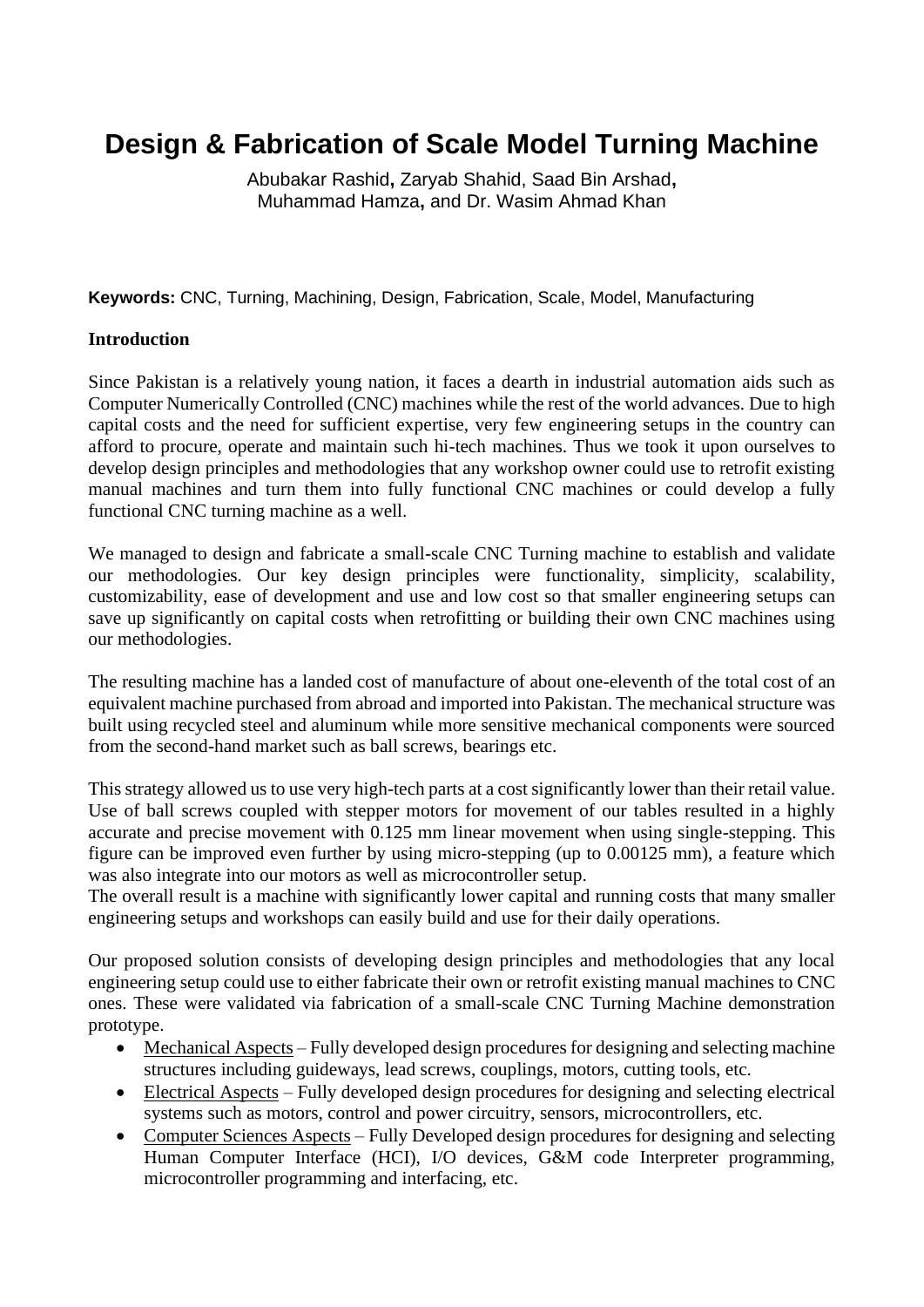For the purposes of our paper, we decided to use a demonstrate-through-practice approach. We will describe the method that we used to design our own demonstration prototype and in the process, we will lay down the techniques that other may use to develop similar machines of various scales and complexities.

#### **Mechanical Design**

Mechanical Design is the most vital part of this research. There were a lot of constraints when decisions were made regarding lead screws, cutting force calculations, box volume, etc.

Orthogonal Cutting Model is chosen because it is less complex than the Oblique Cutting Model. Some assumptions were made before choosing Orthogonal Cutting Model:

- $\blacksquare$  The tool is perfectly sharp
- The shearing surface is a plane extending upward from the cutting edge.
- The chip does not flow to either side
- Continuous chip, no built-up-edge

In Orthogonal Cutting Model, the radial component of force is ignored which is denoted as 'Fr'. Other two forces as shown in Fig 2.1 taken in consideration are:

- $\blacksquare$   $F_t$  Tangential Force
- $\blacksquare$  F<sub>a</sub> Axial Force

Many material properties were reviewed from handbooks before opting for the final choice of Aluminum and Wood. Aluminum was chosen as the



**Fig. 2.1**: Free Body Diagram

worst case and wood was chosen as the best-case material which can be machined by the turning machine. CNC turning Machine which can machine aluminum and wood can be fabricated at a low cost.

The box volume was calculated by specifying the diameter (swing-over bed) and length of the work part (center-to-center distance) being used in the machine.

- Diameter Range (swing-over bed)  $= (1.5 4)$  in
- **•** Length Range (center-to-center distance) =  $(1.5 4)$  in
- **•** Box Volume =  $(2.65 50.27)$  in<sup>3</sup>

Then, Eq. 2.1 was used to calculate the RPM of the AC Motor, where, SFM for aluminum alloys  $=$ 1000 SFM (Surface Feet per Minute):

Spindle RPM = 
$$
\frac{(SFM \times 12)}{(3.14 \times D)}
$$
 → (Eq. 2.1) [1]

The operation of the CNC Turning Machine is only limited to finishing operations, so the ranges for depth and feed are given below. These values have been extracted from ASM Machining Handbook.

- **•** Depth:  $(0.025 0.01)$  in [2]
- Feed:  $(0.002 0.006)$  in [2]

The concept of Specific Energy has been used to calculate the cutting forces acting on the work part. As the tool will wear out with operation, Worn-Out Tool Factor was incorporated in the calculations to get closer to the real conditions.

- **•** Specific Energy for Aluminum Alloys =  $120000$  (in-lb.  $\sin^3$ ) [1]
- **•** Worn- Out Tool Factor =  $1.10$  [1]
- **Taking product, Modified Specific Energy for Aluminum Alloys = 132000 (in-lb.** /in<sup>3</sup>)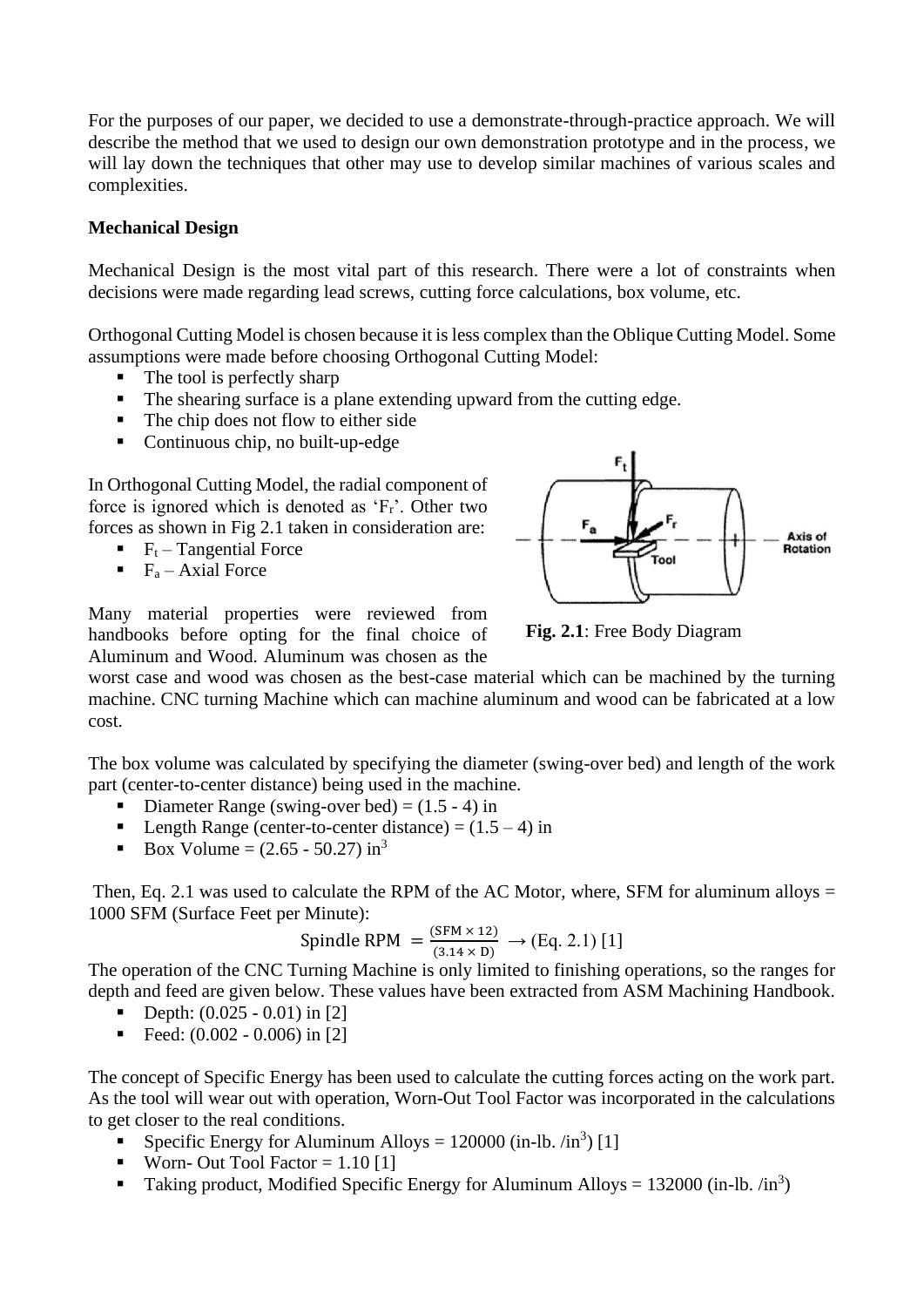Then Eq. (2.2) was used to calculate the cutting force,  $F_c$ 

$$
Fc = E \times CF \times d \times f \rightarrow (Eq. 2.2) [1]
$$

Fig. 2.2. [1] extracted from Groover's Textbook was used to get the value of correction factor mentioned in Eq. 2.2.

**Fig. 2.2**: Correction factor for unit horsepower and specific energy when values of chip thickness before the cut  $t_0$  are different from 0.25 mm (0.010 in).



In the orthogonal cutting model, chip thickness before cut  $t_0$  is referred as feed of the turning operation. The graph above shows the correction factor to be applied for various feed operations.

A value of feed was fixed in the calculation, and changed the depth in the range specified above to get different values of cutting forces. Then in the next iteration, the value of feed was changed and repeated the same process for different depths. By changing values of feeds, maximum and minimum cutting forces were determined.

- **•** Minimum Cutting Force  $(F_c)$ : 4.75 lb.
- Maximum Cutting Force  $(F_c)$ : 25.34 lb.

To get the actual power of the spindle motor, efficiency of drive train was included in the calculations.

Efficiency of Drive Train  $= 0.80$ 

Eq. 2.3 was used to calculate power (P), where, SFM of Aluminum Alloys  $= 1000$ :

$$
P = \frac{(Fc \times SFM)}{(0.80)} \rightarrow (Eq. 2.3) [1]
$$

To get the power in Horsepower, we used Eq. 2.4.

$$
HP = \frac{P}{33000} \rightarrow \text{(Eq. 2.4) [1]}
$$

After using Eq. 2.4 over all the range, maximum and minimum power was calculated.

- $\blacksquare$  Max Power = 0.96 hp
- $\blacksquare$  Min Power = 0.18 hp

Merchant equation was used to calculate thrust force  $F_t$ . To calculate the friction angle (β), Eq. 2.5 was used where Friction Coefficient  $(\mu) = 0.61$  (for Aluminum and HSS Cutting tool):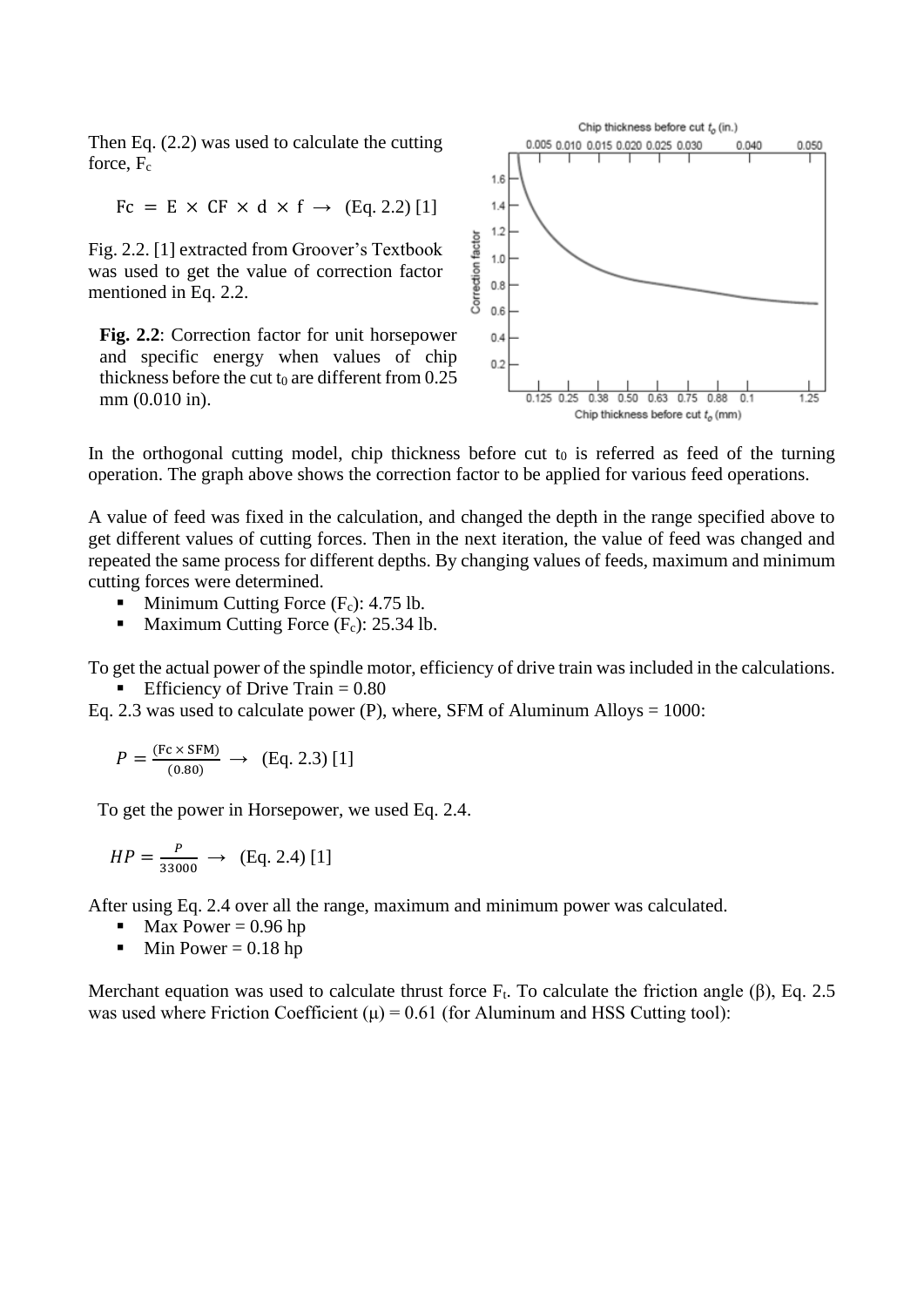$\mu = \tan \beta \rightarrow (\text{Eq. 2.5}) [1]$ 

The Eq. 2.6 [11] given below was used to calculate Shear plane angle  $(\varphi)$ , illustrated in Fig. 2.3:

$$
\varphi = 45^{\circ} + \frac{\alpha}{2} - \frac{\beta}{2} \rightarrow (\text{Eq. 2.6}) [1]
$$

**Fig. 2.3**: Forces acting on a chip in the Orthogonal Cutting Model.



The Shear plane angle  $(\varphi)$  is further used in the merchant equation to get the value of  $F_t$ . There are some assumptions that need to be considered before using merchant equation:

- Shear Strength of the work material is a constant
- Shear Strength is unaffected by Strain Rate
- Shear Strength is unaffected by temperature

Then, the Merchant Equation, Eq. 2.7, was used to get calculate  $F_t$ , where Shear Stress for Al 2011  $T4 = 221$  MPa:

$$
T = \frac{\sin \varphi \, x \, [(Fc \, x \cos \varphi) - (Ftx \sin \varphi)]}{\text{to} \times \text{w}} \rightarrow (Eq. 2.7) [1]
$$

Aluminum have many grades available in the world but the Aluminum Alloy chosen for machining was: 2011 T3/T8 [2]. It was chosen because it has a good machinability rating: A. Secondly, it can be easily procured from local markets in Pakistan.

The tool properties mentioned below are extracted from ASM Machining Handbook. The tool with these properties can perform the finishing operation efficiently on the Aluminum Alloy mentioned above.

- Back rake angle:  $20^{\circ}$  [2]
- Side rake angle:  $20^{\circ}$  [2]
- End relief angle:  $10^{\circ}$  [2]
- Side relief angle:  $10^{\circ}$  [2]
- End cutting edge angle:  $50^{\circ}$  [2]
- Side cutting edge:  $10^{\circ}$  [2]
- Nose radius:  $5.1$ mm  $(0.20 \text{ in})$  [2]



**Fig. 2. 4**: Top view of Lathe machine with axes' relation to the chuck visible.

After getting the maximum Cutting Force  $(F_c)$  and Thrust force  $(F_t)$ , power calculations for lead screws in x-axis and z-axis were done. The procedure to calculate lead screw forces is discussed below.

Firstly, market survey was performed and found out what kind of lead screws and in what dimensions are available. The Table 2.1 [3]. shows the dimensions in which lead screws are manufactured an available in market.

Ball screw were selected due to its various advantages over trapezoidal threaded or ACME thread lead screws, some of which are:

• High efficiency; ball screws have an efficiency around 90% as compared to 25-30% of ACME thread lead screws.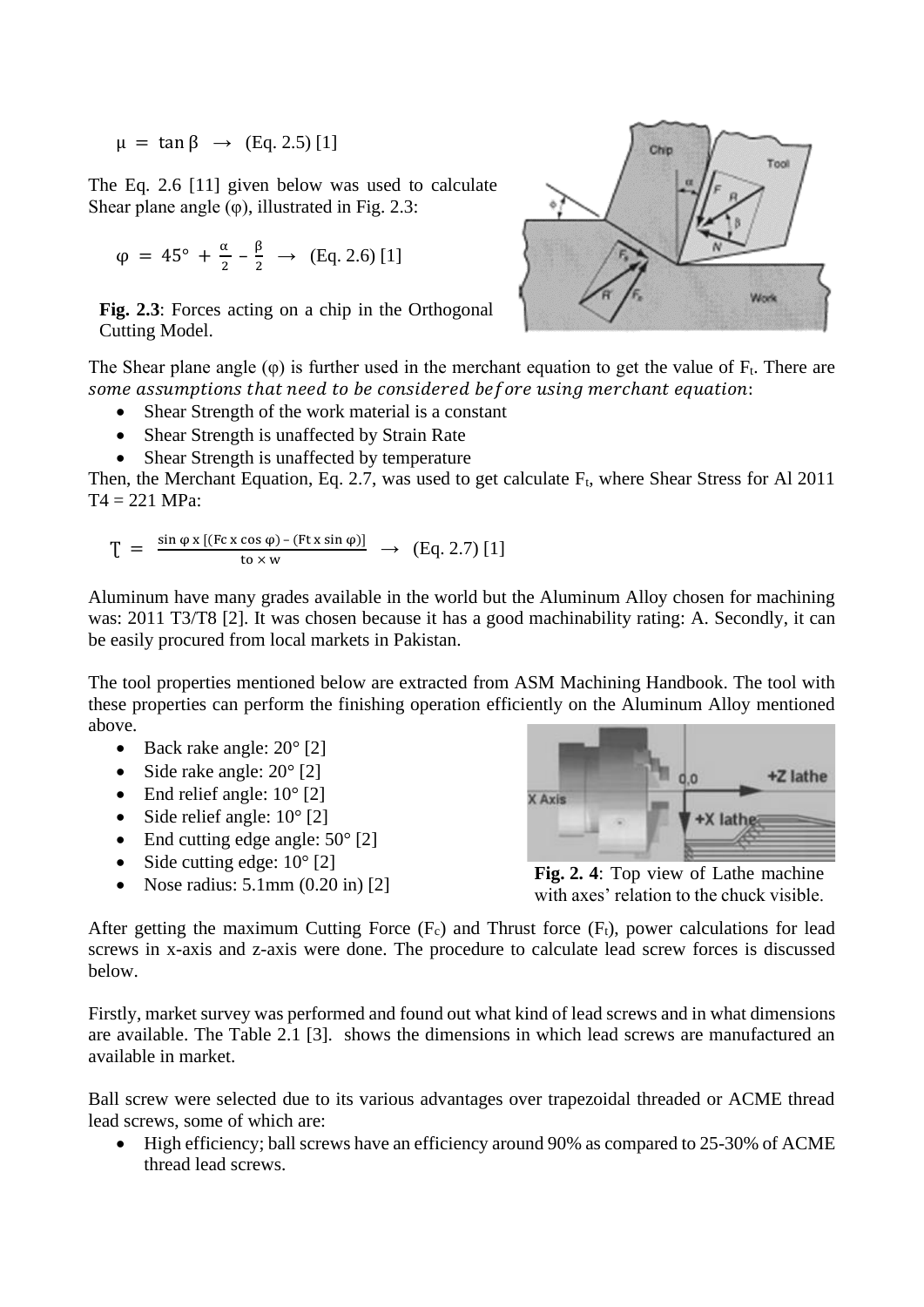- Longer lifespan due to lack of sliding friction between threads and nut.
- No need of regular lubrication.

Using the nominal major diameter (d) and pitch (p) of screw given in Table 2.1, following calculations were made:

- Nominal minor diameter  $(d_r)$ 
	- $dr = d p \rightarrow (Eq. 2.8)$  [3]
- Mean diameter  $(d_m)$

dm = d - 
$$
\frac{p}{2}
$$
  $\rightarrow$  (Eq. 2.9) [3]

Collar diameter  $(d_c)$ 

$$
dc = 1.25 \times dm \rightarrow (Eq. 2.10) [3]
$$

| Nominal                             | <b>Coarse-Pitch Series</b> |                                                         |                                                         | <b>Fine-Pitch Series</b> |                                                         |                                                         |
|-------------------------------------|----------------------------|---------------------------------------------------------|---------------------------------------------------------|--------------------------|---------------------------------------------------------|---------------------------------------------------------|
| Major<br><b>Diameter</b><br>d<br>mm | Pitch<br>Þ<br>mm           | Tensile-<br><b>Stress</b><br>Area Ar<br>mm <sup>2</sup> | Minor-<br><b>Diameter</b><br>Area Ar<br>mm <sup>2</sup> | Pitch<br>Þ<br>mm         | Tensile-<br><b>Stress</b><br>Area Ar<br>mm <sup>2</sup> | Minor-<br><b>Diameter</b><br>Area Ar<br>mm <sup>2</sup> |
| 1.6                                 | 0.35                       | 1.27                                                    | 1.07                                                    |                          |                                                         |                                                         |
| 2                                   | 0.40                       | 2.07                                                    | 1.79                                                    |                          |                                                         |                                                         |
| 2.5                                 | 0.45                       | 3.39                                                    | 2.98                                                    |                          |                                                         |                                                         |
| 3                                   | 0.5                        | 5.03                                                    | 4.47                                                    |                          |                                                         |                                                         |
| 3.5                                 | 0.6                        | 6.78                                                    | 6.00                                                    |                          |                                                         |                                                         |
| $\overline{4}$                      | 0.7                        | 8.78                                                    | 7.75                                                    |                          |                                                         |                                                         |
| 5                                   | 0.8                        | 14.2                                                    | 12.7                                                    |                          |                                                         |                                                         |
| 6                                   | 1                          | 20.1                                                    | 17.9                                                    |                          |                                                         |                                                         |
| 8                                   | 1.25                       | 36.6                                                    | 32.8                                                    | 1                        | 39.2                                                    | 36.0                                                    |
| 10                                  | 1.5                        | 58.0                                                    | 52.3                                                    | 1.25                     | 61.2                                                    | 56.3                                                    |
| 12                                  | 1.75                       | 84.3                                                    | 76.3                                                    | 1.25                     | 92.1                                                    | 86.0                                                    |
| 4                                   | 2                          | 115                                                     | 104                                                     | 1.5                      | 125                                                     | 116                                                     |
| 16                                  | 2                          | 157                                                     | 144                                                     | 1.5                      | 167                                                     | 157                                                     |
| 20                                  | 2.5                        | 245                                                     | 225                                                     | 1.5                      | 272                                                     | 259                                                     |
| 24                                  | 3                          | 353                                                     | 324                                                     | $\overline{2}$           | 384                                                     | 365                                                     |
| 30                                  | 3.5                        | 561                                                     | 519                                                     | $\overline{2}$           | 621                                                     | 596                                                     |
| 36                                  | 4                          | 817                                                     | 759                                                     | $\overline{2}$           | 915                                                     | 884                                                     |
| 42                                  | 4.5                        | 1120                                                    | 1050                                                    | $\overline{2}$           | 1260                                                    | 1230                                                    |
| 48                                  | 5                          | 1470                                                    | 1380                                                    | $\overline{2}$           | 1670                                                    | 1630                                                    |

**Table 2.1**: Table showing lead screw parameters.

To calculate power required for the motor to move power screw, Torque and RPMs at which power screw is to rotate are calculated. Therefore, torque is calculated and then rotational speed of power screw.

Eq. 2.10 is obtained by resolving all the forces that act on the threads of power screw which is shown in Fig. 2.6.

 $T = \frac{(Fx dm)}{2}$  $\frac{d(m)}{2}$   $\times \frac{1 + (\pi x f x dm)}{(\pi x dm) - (f x I)}$  $\frac{1 + (\text{max} \times \text{min})}{(\pi \times \text{dm}) - (\text{f} \times \text{I})} \rightarrow (\text{Eq. 2.11})$  [3]

Table 2.2 [3] gives the values the friction co-efficient for different cases.

| <b>Screw Material</b> | <b>Nut Material</b> |               |               |                  |  |
|-----------------------|---------------------|---------------|---------------|------------------|--|
|                       | <b>Steel</b>        | <b>Brass</b>  | <b>Bronze</b> | <b>Cast Iron</b> |  |
| Steel, dry            | $0.15 - 0.25$       | $0.15 - 0.23$ | $0.15 - 0.19$ | $0.15 - 0.25$    |  |
| Steel, machine oil    | $0.11 - 0.17$       | $0.10 - 0.16$ | $0.10 - 0.15$ | $0.11 - 0.17$    |  |
| <b>Bronze</b>         | $0.08 - 0.12$       | $0.04 - 0.06$ |               | $0.06 - 0.09$    |  |



**Table 2-2**: Table showing the friction co-efficients for a leadscrews of various materials with various types of nuts.

**Fig. 2.5**: Lead Screw Parameters

Apart from the friction of the lead screws, the place where the lead screw itself takes support from also has a friction as the lead screw will move and also have a high value of thrust (axial load) on it. Due to this a thrust bearing or a collar is added between the lead screw and the casing. This also includes friction and must be included to get an appropriate required power. Torque  $(T_c)$  required to overcome collar fiction is given by Eq. 2.12:

 $Tc = \frac{(F \times fc \times dc)}{2}$  $\frac{2 \times 4(2)}{2} \rightarrow$  (Eq. 2.12) [3]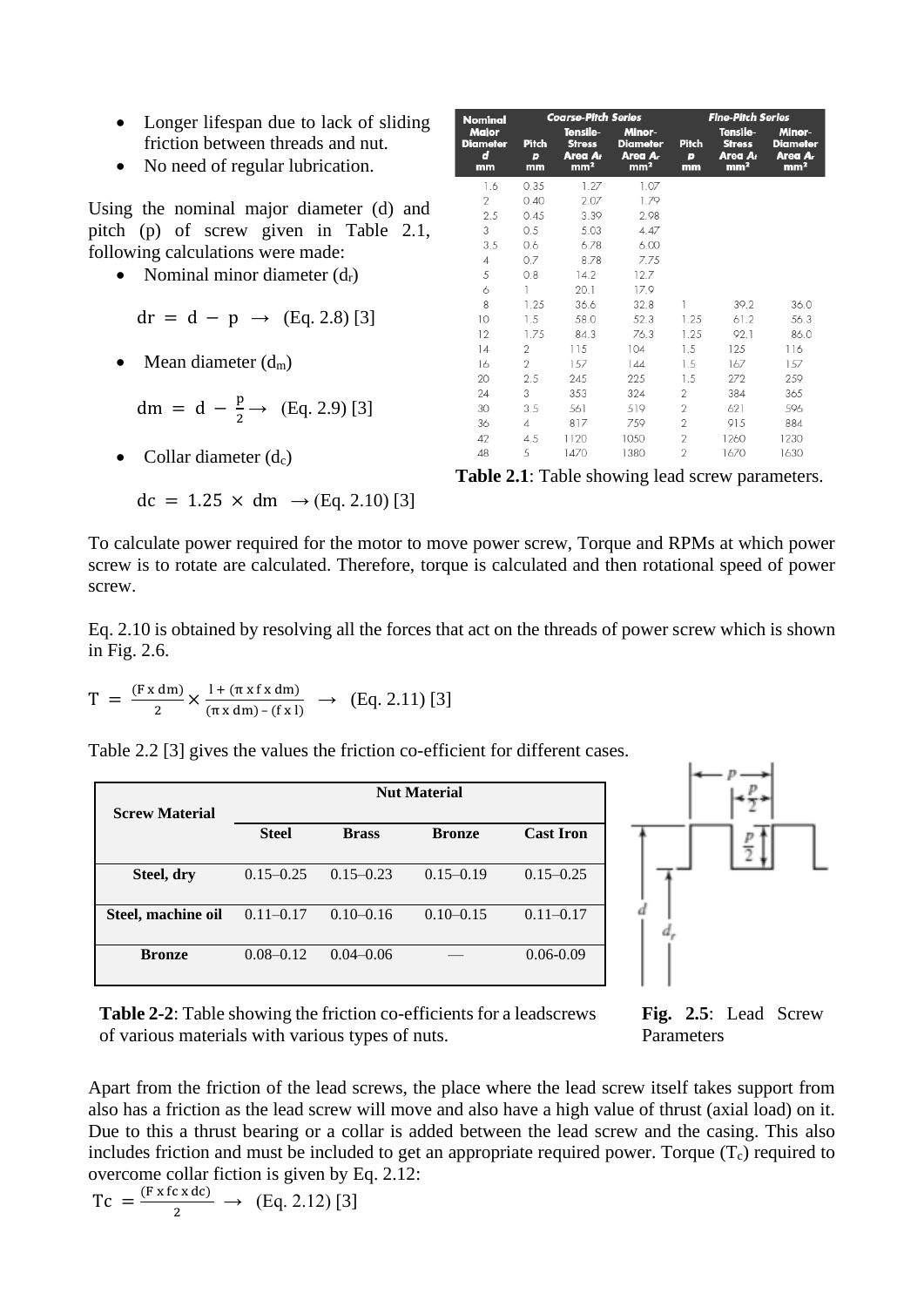Mean Diameter of collar  $(d_c)$  can be calculated by Eq. 2.13:

$$
dc = \frac{dm + (1.5 \times dm)}{2} \rightarrow (Eq. 2.13) [3]
$$

Force (F) is composed of vector sum of all the forces acting in the direction of power screw. For instance, in x-direction,

$$
F = Fc + [fx(w + Ft)] \rightarrow (Eq. 2.14) [3]
$$

So, Total required torque will be calculated using the Eq. 2.15 below

$$
T = \left[\frac{(\text{Fx dm})}{2} \times \frac{(1 + \pi \times \text{fx dm})}{(\pi \times \text{dm} - \text{fx 1})}\right] + \frac{(\text{Fx fc x dc})}{2} \rightarrow (\text{Eq. 2.15) [3]}
$$

This torque is calculated for both power screws in x and z direction.

The revolutions per second of the lead screw motor 'ω' can be determined by dividing the maximum feed over the distance travelled by the lead screw in one rotation. Distance travelled by the lead screw in one rotation is equal to pitch of the lead screw, so

$$
\omega = \frac{\text{(Max Feed)}}{\text{lead}} \rightarrow \text{(Eq. 2.16) [3]}
$$

Where Lead is simply equal to pitch times the number of starts (It has only one independent thread therefore screw has only one start).

Then, Power (P) is a simple product of above calculated Torque (T) and Rotational speed (ω) of power screw.

$$
P = T \times \omega \rightarrow (Eq. 2.17) [3]
$$



**Fig. 2.6**: Detailed Free Body Diagram of the Forces acting on a leadscrew.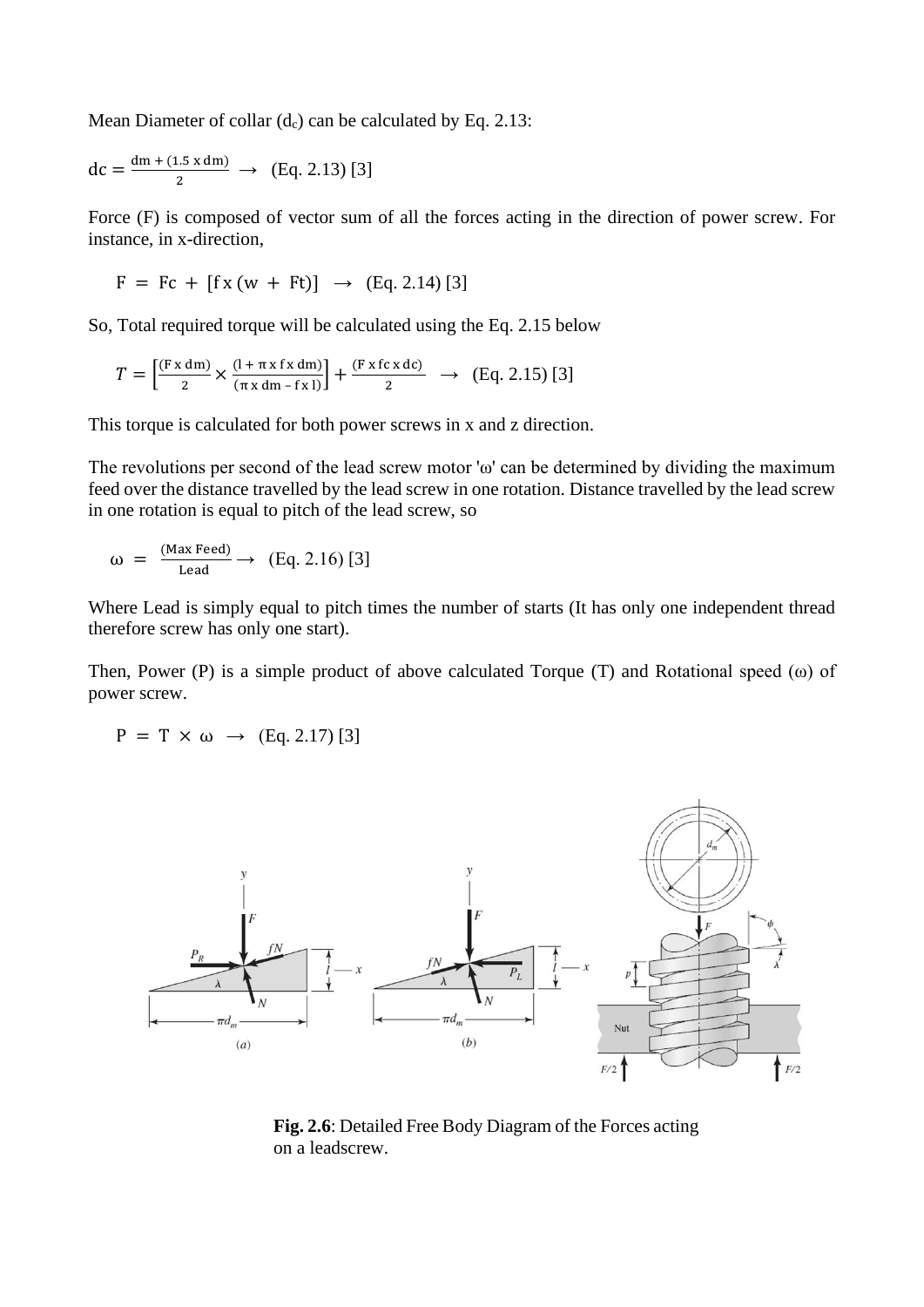

**Fig 2-9**: Dimetric View of our final CAD model



with labels. **Fig 3-8**: Machine under fully functioning conditions with all electronics installed.

### **Electronic & Computer Science Aspects**

Keeping our key design principles in mind, we had to propose a set of techniques that make the job of building a CNC machine a reasonably practicable task. Considering our key design principles as stated earlier, we chose a balance between off-the-shelf components and development from scratch.

Some major considerations for the electronic and computer science aspects of a CNC machine are listed below:

- Develop a suitable microcontroller-based setup to control machine processes.
- Assess use of sensors and their feedback for system regulation and control.
- Select and procure suitable motors for each machine process.
- Develop or procure a motor driver circuit.
- Design and fabricate, or procure and integrate a voltage regulating power supply.
- Develop suitable Human Computer Interface (HCI).
- Design interpreter for converting  $G \& M$  codes into commands suitable for processing by the microcontroller.

The fact that these considerations were set on a broader scope without specifying restrictions is due to the fact that we intended to leave room for adapting our electronic architecture design to the availability of material and devices locally and keeping in mind the relative cost of indigenous design and development and/or fabrication versus procurement and integration of materials, devices and code.

The component-wise selection/design process is highlighted below.

| <b>Machine Aspect</b>  | <b>Specification Selected</b>                                                                                                               | <b>Possible</b><br><b>Alternates</b> | <b>Explanation</b>                                                                                                                                                                                                                                                                         |
|------------------------|---------------------------------------------------------------------------------------------------------------------------------------------|--------------------------------------|--------------------------------------------------------------------------------------------------------------------------------------------------------------------------------------------------------------------------------------------------------------------------------------------|
| <b>Control System</b>  | Open-Loop                                                                                                                                   | Closed Loop                          | We chose an open-loop system as it was<br>sufficient in helping our machine achieve its<br>desired level of accuracy (i.e. table axis<br>movement with an error less than $+/- 0.25$ mm<br>and spindle RPM with error less than $+/- 50$<br>RPM); plus it reduced our costs significantly. |
| <b>Motor (Spindle)</b> | <b>AC</b> Induction Motor<br>(Used Siemens: 2 HP)<br>Power Output (1.5)<br>$kW$ ); 3-Phase 440-volt<br>$AC$ (RMS) Input; Up<br>to 2850 RPM) | DC In-runner<br>Motor                | We need a motor that could deliver smooth.<br>high-speed and high-power operation. The<br>noise and vibration levels were low due to the<br>high quality brand-name that the motor came<br>with, i.e. Siemens. Since it was also sourced                                                   |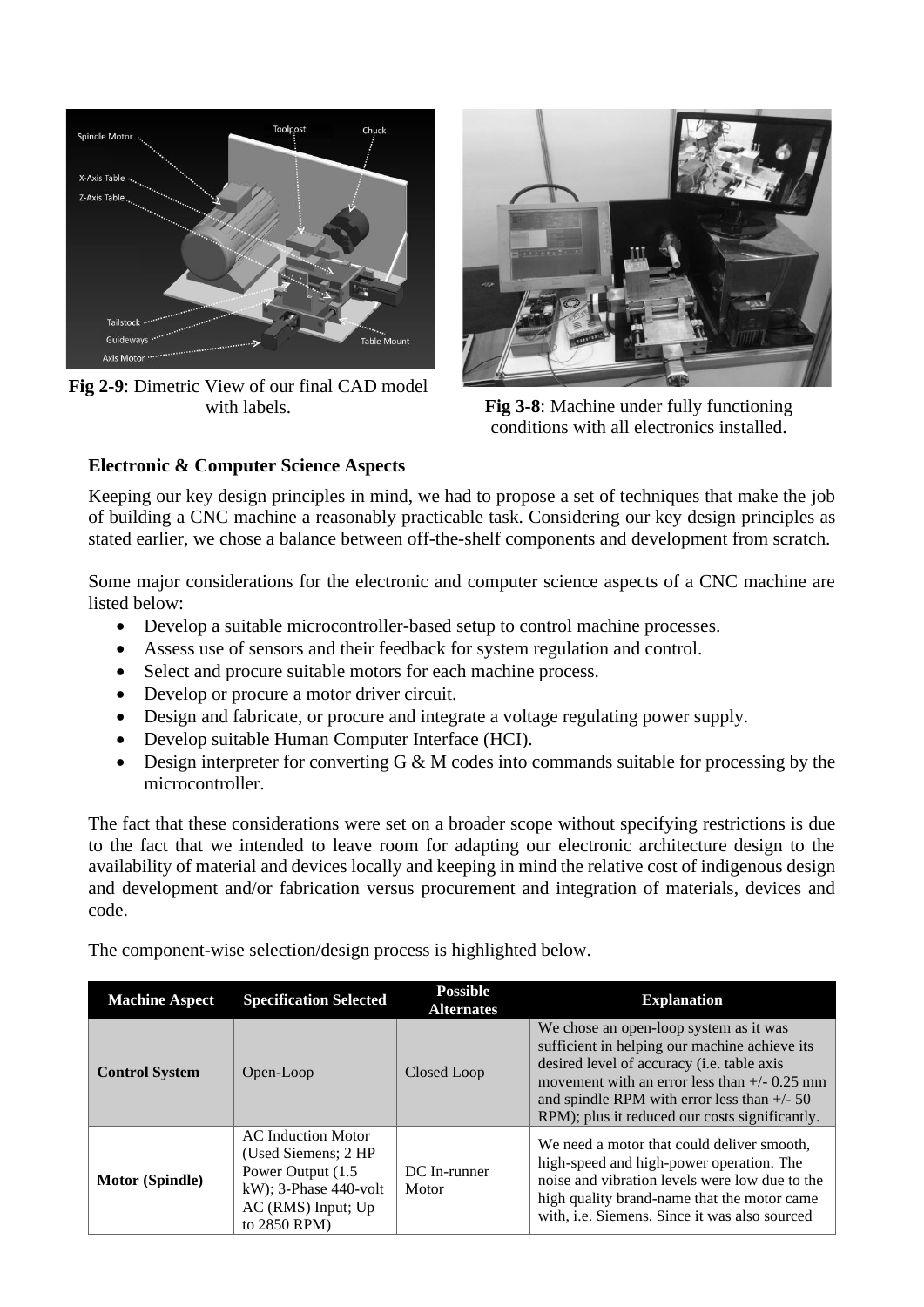|                                                                               |                                                                                                                                                                                                                      |                                                                                       | locally and found in used form, it was<br>relatively inexpensive.                                                                                                                                                                                                                                                                                                                                                                                                                                                                                                                                      |
|-------------------------------------------------------------------------------|----------------------------------------------------------------------------------------------------------------------------------------------------------------------------------------------------------------------|---------------------------------------------------------------------------------------|--------------------------------------------------------------------------------------------------------------------------------------------------------------------------------------------------------------------------------------------------------------------------------------------------------------------------------------------------------------------------------------------------------------------------------------------------------------------------------------------------------------------------------------------------------------------------------------------------------|
| <b>Spindle Motor</b><br><b>Power and Control</b>                              | Variable Frequency<br>Drive (Used General<br>Electric; Single Phase<br>220-volt AC Input; 3-<br>Phase 440-volt AC<br>Output; Frequency<br>Range from 40 Hz to<br>80 Hz; Variable<br>Speeds from zero to<br>2850 RPM) |                                                                                       | Since we needed a way to control the angular<br>speed of our spindle motor as well as make it<br>compatible with the widely available mains<br>power sources in the country. The VFD<br>allows the speed of the motor to be varied<br>between zero and 2850 RPM which easily<br>contains the range of speeds that we require<br>for machining our selected materials.                                                                                                                                                                                                                                  |
| Motor (Axes)                                                                  | <b>Stepper Motor</b><br>(24V NEMA 23 Bi-<br>Polar DC; Rated at 24<br>Volt, 2.2 Ampere, 1.4<br>N-m Torque; 1.8<br>degrees per step)                                                                                   | 1. DC Brushless<br>Motor<br>2. DC Servo<br>Motor                                      | Stepper motors turned out to be the best<br>choice due the amount of control and precise<br>movement they provide to the user and the<br>fact that they can infinitely turn in both<br>directions puts them above servo motors. Our<br>motors were sourced locally and since they<br>were bought used, they were extremely<br>economical. Combined with our 5-mm pitch<br>ball screws attached to their shaft, these<br>motors give the linear axis movement an<br>accuracy of 0.025 mm when run on single-<br>stepping mode and with no-slip since ours is<br>an open-loop control system.            |
| <b>DC Power Supply</b>                                                        | Mean Well<br>Corporation<br>(AC Input 220 V<br>(RMS); 24V-DC<br>Output; Auto-<br>Switching with shunt<br>and voltage fluctuation<br>protection)                                                                      |                                                                                       | Using mains AC power, this unit supplies a<br>constant maximum 23.95 volt DC current at<br>its output terminals regardless of input power<br>fluctuations. It has surge protection as well as<br>a circuit breaker with built-in bullet fuses.<br>The current output is variable and can be<br>brought down to 12V if necessary.                                                                                                                                                                                                                                                                       |
| Microcontroller                                                               | <b>STM-32F4</b>                                                                                                                                                                                                      | 1. Arduino<br>2. PIC-24<br>3. Raspberry Pi<br>4. AVR Atmega<br>5. BeagleBone<br>Black | STM-32FA is an industrial grade controller<br>having capability of up-scaling                                                                                                                                                                                                                                                                                                                                                                                                                                                                                                                          |
| <b>Feedback Sensors</b>                                                       | <b>Axis Limit Switches</b>                                                                                                                                                                                           | <b>Shaft Encoder</b><br>1.<br>2. Tachometer                                           | Most suitable option with good reliability                                                                                                                                                                                                                                                                                                                                                                                                                                                                                                                                                             |
| Programming<br>Language & IDE<br>(Human-Computer<br>Interface)<br>Programming | <b>Visual Basic .NET</b><br>2015 running on<br>Microsoft Visual<br>Studio 2015 with .NET<br>Framework 4.6.1                                                                                                          | 1. Java<br>2. Python                                                                  | Machine level languages & allow more access<br>to hardware for better controlling their<br>parameters                                                                                                                                                                                                                                                                                                                                                                                                                                                                                                  |
| Language & IDE<br>(Microcontroller)                                           | $C/C++$ running on<br><b>Atollic TruSTUDIO</b>                                                                                                                                                                       |                                                                                       |                                                                                                                                                                                                                                                                                                                                                                                                                                                                                                                                                                                                        |
| <b>Command Set</b>                                                            | ISO 6983-1:2009<br>(G00, G01, G02, G03,<br>G70, G71, G90, G91,<br>M04, M05)                                                                                                                                          |                                                                                       | Most of the above mentioned codes were<br>fairly easy to implement while the Linear and<br>Circular Interpolation codes required some<br>work to be done. The algorithm was<br>developed by us and the general objective was<br>to develop a code that generates incremental<br>waypoints for tool on intended interpolation<br>path. The outcome of this activity was an<br>Incremental Movement Table Displacement<br>Array that once graphed on an appropriate set<br>of axes, shows the tool path in two<br>dimensions. This array will be used to<br>synchronize the table axes motors to produce |